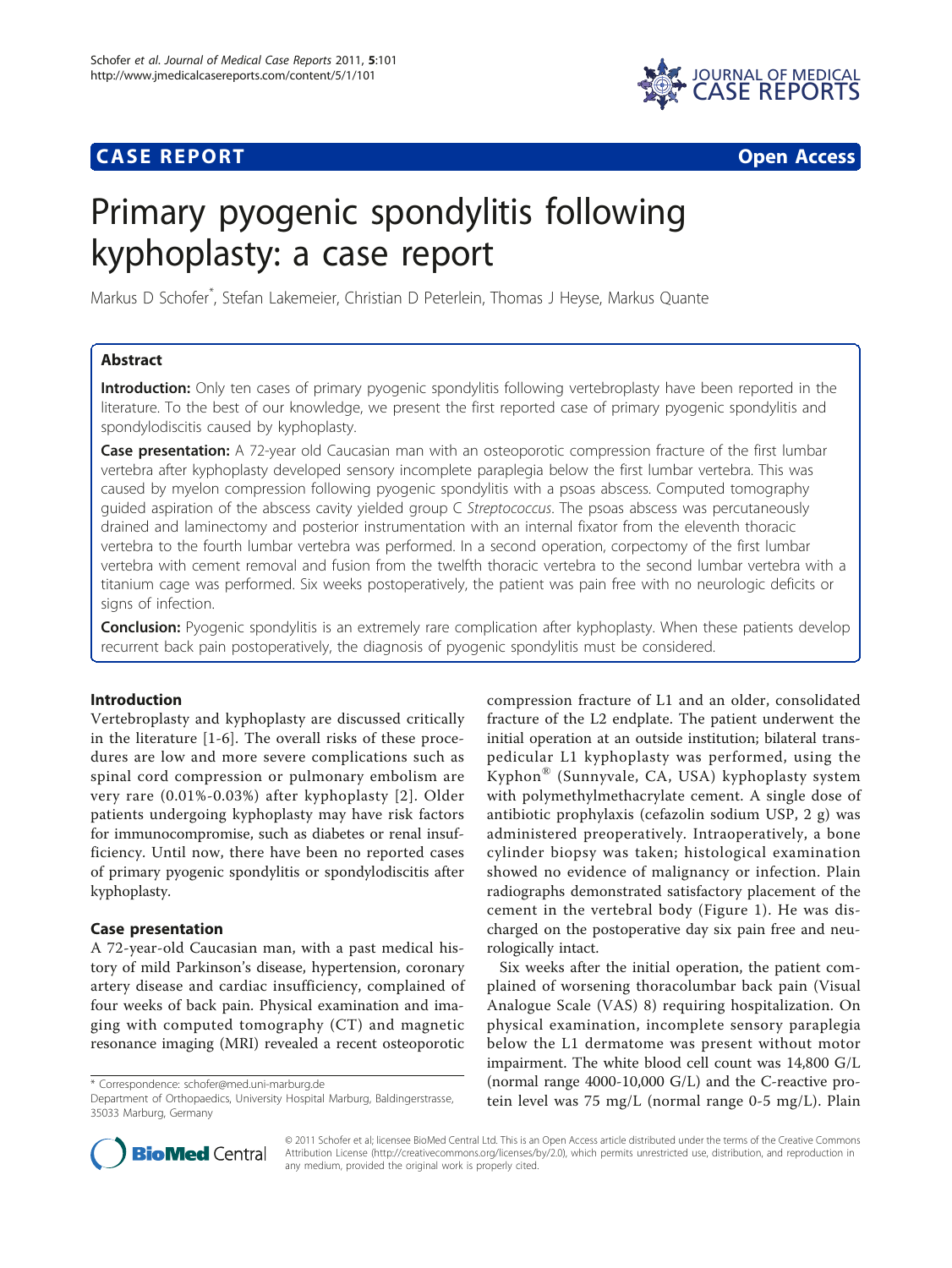<span id="page-1-0"></span>

Figure 1 Plain (A) and lateral (B) thoracolumbar radiographs (T11 - L3) taken after initial kyphoplasty for treatment of an L1 compression fracture. The cement is correctly positioned in the vertebral body.

F

radiographs demonstrated destruction and subtotal resorption of the L1 vertebra, with the cement filling displaced and exposed (Figure 2). In addition, MRI revealed L1 spondylitis with a right-sided psoas abscess and compression of the lumbar spinal cord (Figure 3).



Figure 2 Anterior posterior (A) and lateral (B) thoracolumbar radiographs (T11 - S1) six weeks after initial kyphoplasty. The L1 vertebral body is partially resorbed. The osseous structure of the L1 vertebral body cannot be delineated. The position of the left cement block has shifted anteriorly and rostrally.



These findings were consistent with a diagnosis of pyogenic spondylitis of the L1 vertebra after kyphoplasty.

Re-exploration was recommended but was refused by the patient due to his poor general medical condition, although he was informed about the risk of a progression to complete paralysis. The patient underwent CTguided aspiration and drainage of the psoas abscess. Cultures grew group C hemolytic Streptococcus. He was initially treated conservatively with a six-week course of cefuroxime and clindamycin. The abscess cavity was irrigated daily with normal saline until drain removal on post procedure day six.

The patient's symptoms progressed to leg paresis without neurogenic bladder and/or bowel dysfunction. He gave informed consent and underwent re-exploration with dorsal spinal decompression, T12/L1 laminectomy and T11 - L4 fusion using transpedicular fixation with a dural rod system (Xia®, Stryker Howmedica®, Keil, Germany). In a second procedure on postoperative day 10, ventral transphrenic bisegmental spondylodesis was performed. After the removal of the residual L1 vertebra with the cement body, adjacent discs and osteolytic endplates, an intracorporal stand-alone titanium cage (Obelisc, Ulrich Medical, Ulm, Germany) was implanted between T12 and L2. The patient was transferred to the inpatient rehabilitation unit after 11 days. He made an uneventful recovery and his back pain improved significantly (VAS 3). His neurological symptoms regressed after six weeks, with normal biochemistry and no signs of ongoing inflammation. At discharge, his pain was a VAS 2; six months later, he was symptom free and completely ambulatory without assistance (Figure [4\)](#page-2-0). After 24 months, he had no complaints, neurologic deficit or signs of infection. Plain radiographs demonstrated no pseudarthrosis or dislocation of screws, rods or the cage (Figure [4\)](#page-2-0).

## **Discussion**

This is the first reported case of an infectious complication after kyphoplasty. Since 1998, kyphoplasty has been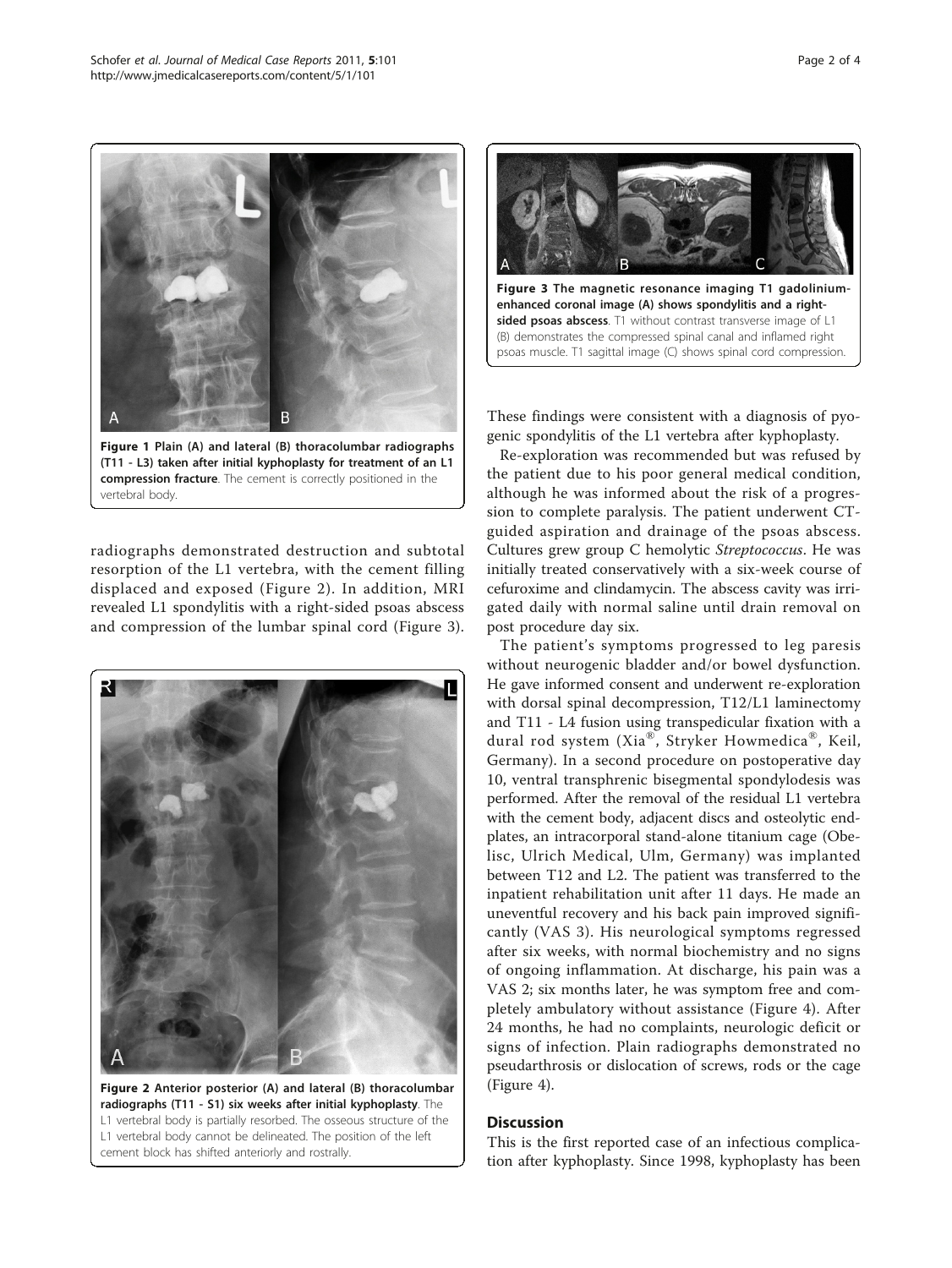<span id="page-2-0"></span>

gaining popularity for the treatment of symptomatic compression fractures as outcomes have been shown to be good [[2,4\]](#page-3-0). Apart from asymptomatic cement leakage, the morbidity is low. Complications after vertebroplasty are also minimal, although there are 10 published cases of primary pyogenic spondylitis after vertebroplasty (Table 1) [[7-15](#page-3-0)]. Only one of these cases was without a significant past medical history. Three were on immunosuppressive medications, three had diabetes mellitus, three were diagnosed with acute urinary tract infections prior to vertebroplasty and one patient had Child's A cirrhosis of the liver secondary to prolonged alcohol abuse [[8,11-13](#page-3-0)]. In addition, one patient had a grade II decubitus ulcer [[12](#page-3-0)]. In four, treatment was conservative without surgical intervention [[9-12](#page-3-0)]. The remaining six patients underwent reexploration to remove residual material and achieve further stabilization [\[7,12](#page-3-0)-[15\]](#page-3-0). One patient with pyogenic spondylitis of T12 following T11 vertebroplasty was treated with drainage at T12 and subsequent vertebroplasty using antibiotic cement [[8](#page-3-0)].

There is no established evidence as to why more infectious complications have been observed in vertebroplasty versus kyphoplasty. However, the incidence of infectious complications may be attributable to comorbidities, suggesting that high-risk patients may need specific prophylactic antibiotic treatment in order to avoid pyogenic spondylitis. Before our patient's initial kyphoplasty, preoperative imaging and blood tests did not indicate an infectious source in the vertebral body; the bone cylinder biopsy did not show signs of malignancy or infection. Therefore, it is unlikely that an infection that caused the spondylitis was already present. Although the patient had a history of Parkinson's disease and coronary artery disease, these are not regarded as contraindications to kyphoplasty. However, postoperative morbidity may be increased with these comorbidities. One possible cause

| Table 1 Literature review of 10 reported cases of pyogenic spondylitis following vertebroplasty |  |  |  |  |  |  |  |  |  |
|-------------------------------------------------------------------------------------------------|--|--|--|--|--|--|--|--|--|
|-------------------------------------------------------------------------------------------------|--|--|--|--|--|--|--|--|--|

| Author            | <b>Affected</b><br>vertebral<br>body            | Side diagnosis                                                              | Age      | <b>Bacterium</b>                                                             | <b>Therapy</b>                                | Time from<br>vertebroplasty<br>until infection |  |
|-------------------|-------------------------------------------------|-----------------------------------------------------------------------------|----------|------------------------------------------------------------------------------|-----------------------------------------------|------------------------------------------------|--|
| Deramond          | Unstated                                        | Immunosuppressive therapy                                                   |          | Unstated No detection                                                        | Conservative                                  | Unstated                                       |  |
| Kallmes<br>$[10]$ | T12                                             | Immunosuppressive therapy                                                   | Unstated | Staphylococcus epidermidis                                                   | Conservative                                  | 1 month                                        |  |
| Yu [14]           | T12                                             | Urinary tract infection                                                     | 78       | No detection                                                                 | Dorsoventral<br>stabilization                 | 1 month                                        |  |
| Walker [13]       | T11 and T12                                     | Urinary tract infection,<br>cholecystitis, meningitis,<br>diabetes mellitus | 64       | Enterobacter species                                                         | Dorsoventral<br>stabilization                 | 11 days                                        |  |
| Walker [13]       | L3                                              | Discectomy after<br>spondylodiscitis T12/L1                                 | 49       | Staphylococcus aureus                                                        | Dorsoventral<br>stabilization                 | 8 months                                       |  |
| Schmid<br>$[11]$  | $L3 - L5$                                       | Liver cirrhosis, alcohol abuse                                              | 55       | No detection                                                                 | Conservative                                  | 2 weeks                                        |  |
| Alfonso [7]       | L3                                              | None                                                                        | 63       | Serratia marcescens,<br>Stenotrophmonas maltophilia,<br>Burkholderia cepacia | Dorsoventral<br>stabilization                 | 1 month                                        |  |
| Vats [12]         | L1                                              | Diabetes mellitus, decubital<br>ulcus II                                    | 73       | Streptococcus agalactiae                                                     | Conservative                                  | 6 months                                       |  |
| Lin [15]          | T12                                             | Immunosuppressive therapy,<br>urinary tract infection                       | 65       | Acinetobacter species                                                        | Ventral stabilization                         | 6 months                                       |  |
| Chen [8]          | T11<br>Diabetes mellitus,<br>vertebroplasty T12 |                                                                             | 95       | Proprioni acnes                                                              | Drainage with<br>subsequent<br>vertebroplasty | 2 months                                       |  |